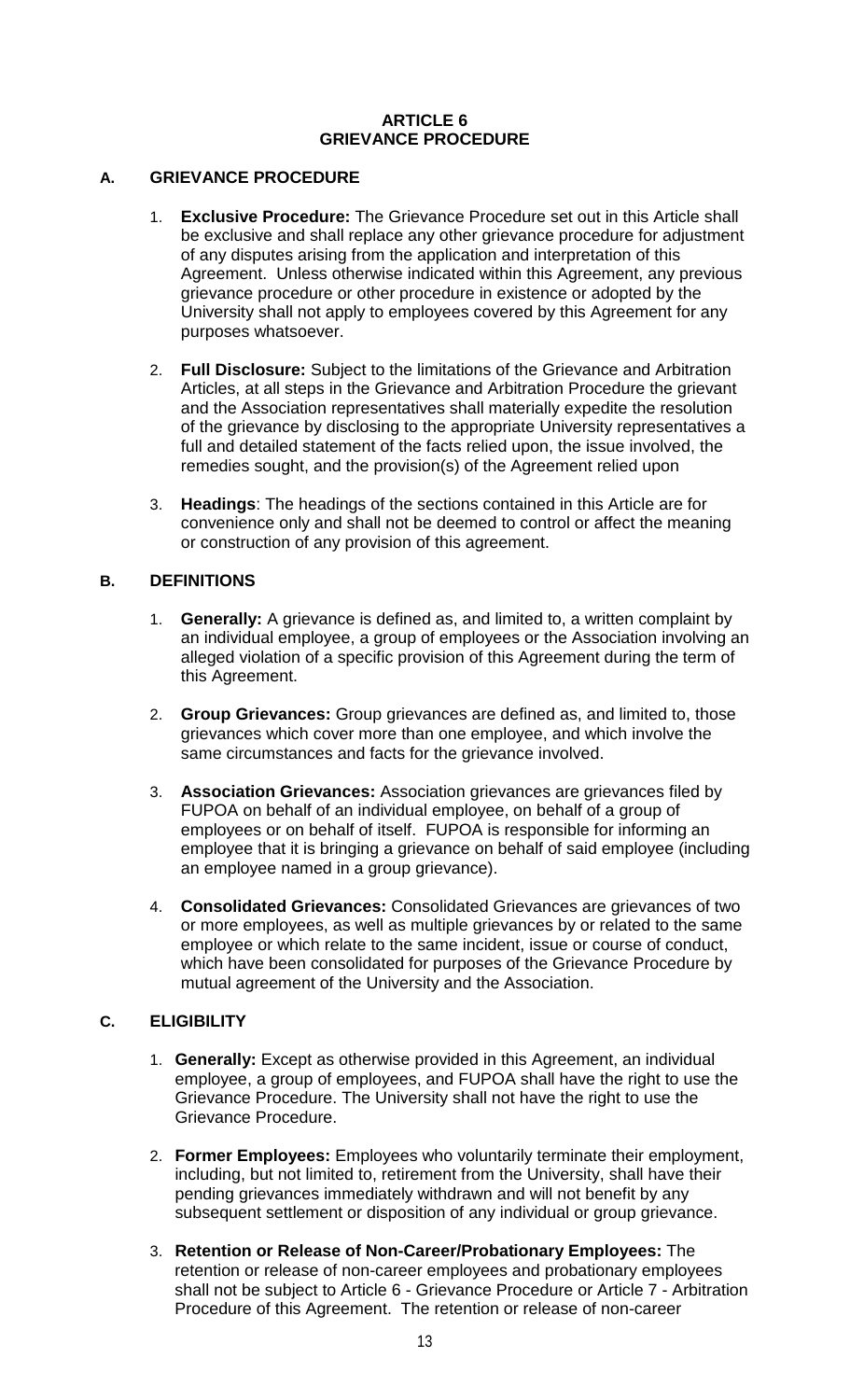employees and probationary employees is at the sole discretion of the University.

4. **Improper Remedy:** Any grievance which seeks a relief or remedy which in whole or in part is not contemplated by the terms and provisions of this Agreement and/or which is not within the authority or jurisdiction of an arbitrator to award pursuant to the terms and provisions of this agreement, including but not limited to the provisions of the Arbitration Article, shall be ineligible for processing through the grievance/arbitration procedures of this Agreement.

### **D. GRIEVANCE REPRESENTATION**

An employee or group of employees shall have the right to be represented at all steps of the Grievance Procedure by one person of the employee's or group of employees' choice. The one person chosen to provide representation may be any person of the grievant's choosing, subject to the provisions of this Article. In any event, representation is to be provided by one person. Pursuant to HEERA (3580.5), a University employee who has been designated as managerial, supervisory or confidential by the University shall not represent any employee or group of employees at any step of the Grievance Procedure or in any activity or role provided for in the Grievance Procedure.

### **E. GENERAL PROCEDURES AND REQUIREMENTS**

- 1. **Failure to Adhere to Procedures and Requirements:** Any grievance or appeal which is not received within the time limits established by this Article and/or which does not comply with procedures and requirements of this Article shall be considered waived and withdrawn by the employee and/or the Association.
- 2. **Non-Business Days:** Deadlines which fall on a day which is not a campus business day will automatically be extended to the next business day.
- 3. **Extension of Time Limits:** The parties may mutually agree in writing to extend the time limits in any step of the Grievance Procedure. Such written extension by mutual agreement must be accomplished in advance of the expiration of the time limit being waived.
- 4. **Waiver of Grievance Steps:** Each of the steps in the Grievance Procedure may be waived by mutual agreement of the parties. Such waiver must be in writing and must be signed by the representatives of the respective parties who are responsible for the Grievance Procedure at the step succeeding the step being waived.A grievant who is appealing a termination or suspension may, at Grievant's sole option, waive Step 1 of the Grievance Procedure.
- 5. **Remand to Previous Step**: Where appropriate, the parties at any step of the Grievance Procedure may, upon mutual agreement, remand the grievance to a previous step for resolution.
- 6. **Grievances Not Appealed:** Grievances not appealed within the designated time limits in any step of the Grievance Procedure will be considered resolved on the basis of the last preceding University answer.
- 7. **Grievances Not Answered by University:** Grievances not answered by the University within the designated time limits of any step of the Grievance Procedure may be appealed to the next step of the Grievance Procedure by giving written notice of the appeal within 15 calendar days of the expiration of the designated time limits to the campus official responsible for the next step of the Grievance Procedure.

### **F. EMPLOYEE WITHDRAWAL**

In the event an employee named on a group or individual grievance which has been submitted to the University wishes to withdraw from the grievance, he/she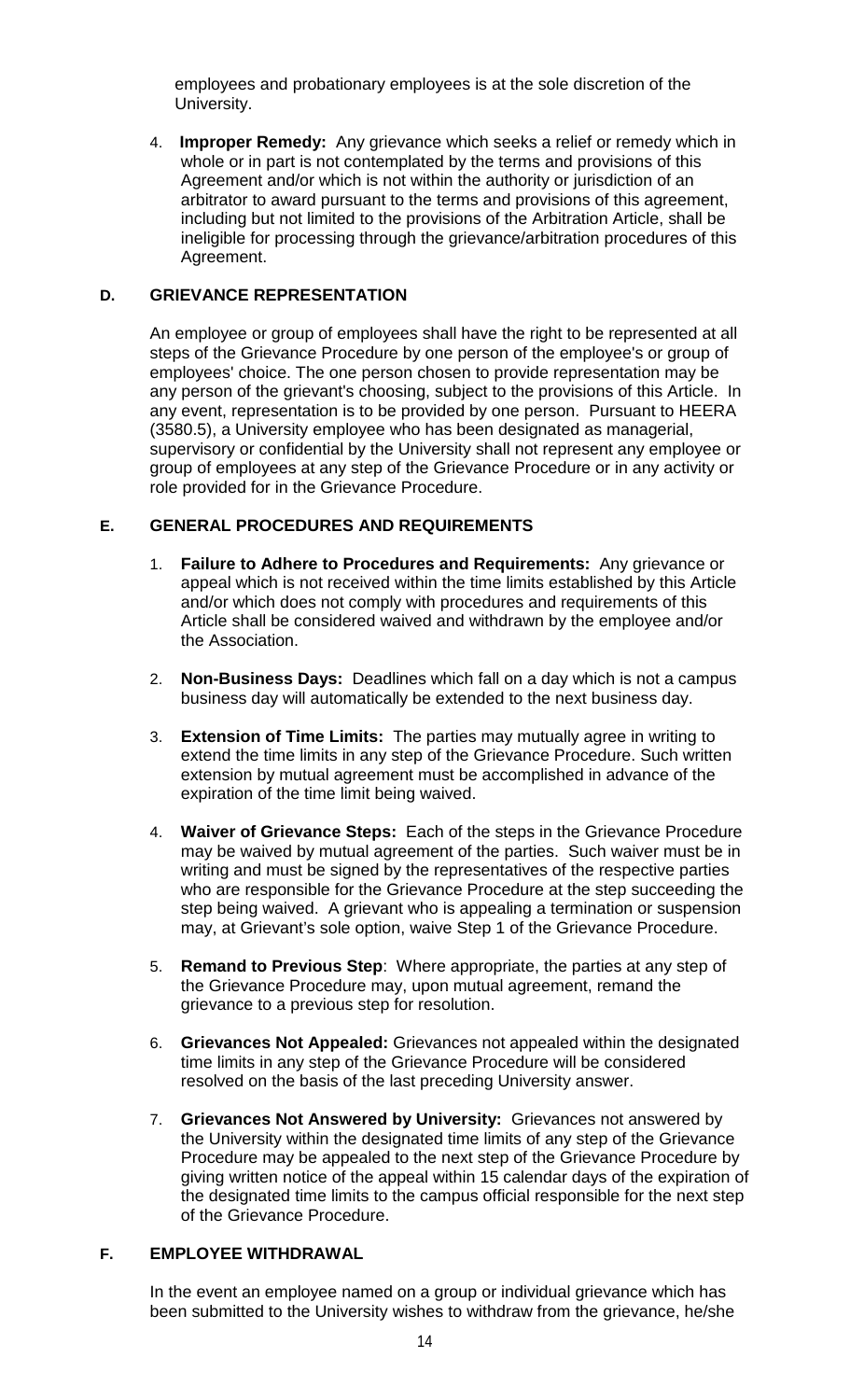shall so notify the University and FUPOA in writing and upon such written request the named employee shall be withdrawn as a party to the grievance. Failure to notify FUPOA shall not preclude the withdrawal. The University shall promptly notify FUPOA of any such notice.

## **G. GRIEVANCES AND APPEALS – METHOD OF FILING**

- **Generally:** All grievances and appeals must be in writing and submitted to the appropriate official/office on the approved form contained in Appendix E. Grievances may be hand-delivered or emailed to the appropriate campus labor relations office (See Appendix E) but will not be accepted by mail or fax.
- 2. **Hand-Delivered Grievances/Appeals:** Hand delivered grievances/appeals must be received by the appropriate office designated to receive the grievance/appeal and are considered timely if received at or prior to 5:00 pm of the last day of the filing/appeal period. Hand delivered grievances/appeals received after 5:00 pm shall be considered received on the following business day.
- 3. **Acknowledgment of Hand-Delivered Grievances/Appeals:** Handdelivered grievances/appeals must receive mutual acknowledgment from the person delivering the document(s) and the person accepting delivery of document(s) by either (1) affixing the date stamp of the receiving office, and each of them retaining one of the stamped document(s); or (2) the person accepting delivery of document(s) signing and dating the document(s), and each of them retaining one of the signed, dated document(s).
- 4. **Grievances/Appeals Filed by Email:** Emailed grievances/appeals must be received by the appropriate office designated to receive the grievance/appeal and are considered timely if received at or prior to 5:00 pm of the last day of the filing/appeal period. Emailed grievances/appeals received after 5:00 pm shall be considered received on the following business day.
- 5. Acknowledgment of Grievances/Appeals Filed by Email: Email addresses designated by the University to receive grievance/appeal filings shall acknowledge the filing of a grievance or appeal with a computer-generated automatic email response.
- 6. **University Designation of Email Addresses:** Within thirty (30) calendar days of the ratification of this Agreement, each campus/location receiving grievances or appeals pursuant to this contract shall establish an email address designated to accept grievances and grievance appeals, if no such email address already exists. For all appeals designated to be filed with the University of California, Office of the President, such emails shall be directed to [AppeaIAGrievance@ucop.edu.](mailto:AppeaIAGrievance@ucop.edu)

# **H. INFORMAL GRIEVANCE STEP**

- 1. **Generally:** Employees are encouraged to informally discuss alleged violations of this Agreement with their immediate supervisor in order to resolve an issue which may became a grievance. Resolutions of items which are potential grievances through such informal discussions are final but shall not be precedent setting.
- 2. **Representation:** Employees may request and, if such a request is made, have present a FUPOA representative during Informal Grievance Step discussions with their supervisor. FUPOA representatives may also discuss with designated campus officials matters which may become an Association grievance in an attempt to resolve the matter.
- 3. **No Impact on Time Limits**: With the exception of the initial grievance filing, attempts to informally resolve a potential grievance, whether satisfactory or unsatisfactory to the grievant, or the lack of such informal attempts, shall not in any way constitute a waiver to or interruption of any or all time limits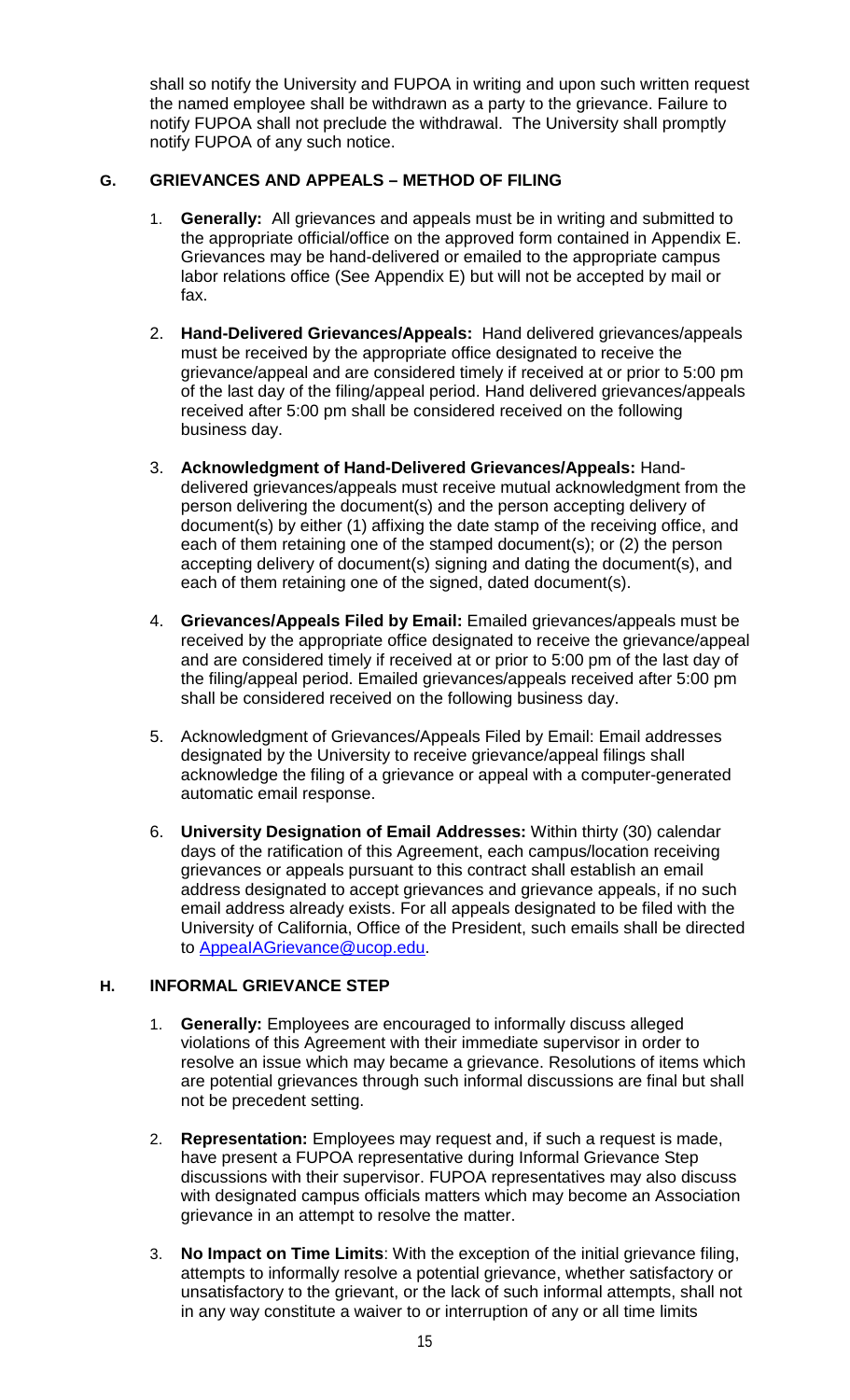governing the Grievance Procedure unless agreed by the parties. Involvement or non-involvement of the parties in efforts to informally resolve potential grievances shall not constitute in any way an extension of time limits unless agreed by the parties.

## **I. GRIEVANCE MEETING ATTENDEES**

- 1. **Named Grievants:** If the University convenes a meeting involving the parties to a grievance for the purposes of resolving the grievance and/or completing the steps of the Grievance Procedure enumerated below, bargaining unit employees who are named in the grievance, and are otherwise eligible to attend such a meeting pursuant to this Article shall be in a without-loss-of-straight-time-pay status during the meeting provided:
	- a. Such meeting occurs during the regularly scheduled hours of work of the named grievant:
	- b. Advance request is made in writing to and approval is received from the employee's immediate supervisor and the University representative conducting the meeting. Approval to attend shall be made on an operational needs basis and shall not be unreasonably denied; and
	- c. The employee is at his/her work station as assigned and scheduled immediately prior to and immediately after the period of time during which the employee participates in such a grievance meeting, provided such meeting commences after the beginning of the employee's normally-scheduled hours of work or ends prior to the end of the employee's normally-scheduled hours of work.
- 2. **Grievance Witnesses:** Members of the bargaining unit who have direct knowledge of circumstances relating to the grievance may appear at a Step 2 grievance meeting. Witnesses shall only be in a without-loss-of-straighttime pay status if they meet the requirements of Article 6.I.1.a-c above. The absence of any or all witnesses shall not require the meeting to be recessed or postponed.
- 3. **Expenses:** The University is not responsible for any travel or lodging expenses or any other expenses incurred by the employee and/or the Association or its representatives and/or witnesses which are related to participation in meetings convened by the University for the purpose of grievance resolution.

# **J. FORMAL GRIEVANCE STEPS**

#### 1. **Step 1**

- a. **Time to File**: All grievances must be presented in accordance with this Article and no later than 30 calendar days from the date the grievant first became aware of, or should have become aware of with the exercise of reasonable diligence, the alleged violation of the Agreement.
	- 1) The failure of an employee to file a grievance within the 30 day period does not provide an opportunity for the Association to later file a grievance by invoking a new 30 day time limit.
	- 2) Grievances not presented within this 30 calendar day period shall be considered untimely and ineligible for processing through the Grievance Procedure.
- b. **Content of Grievance:** Each grievance, regardless of whether handdelivered or electronically filed must be submitted to the designated campus grievance official on the approved form contained in Appendix F. In addition: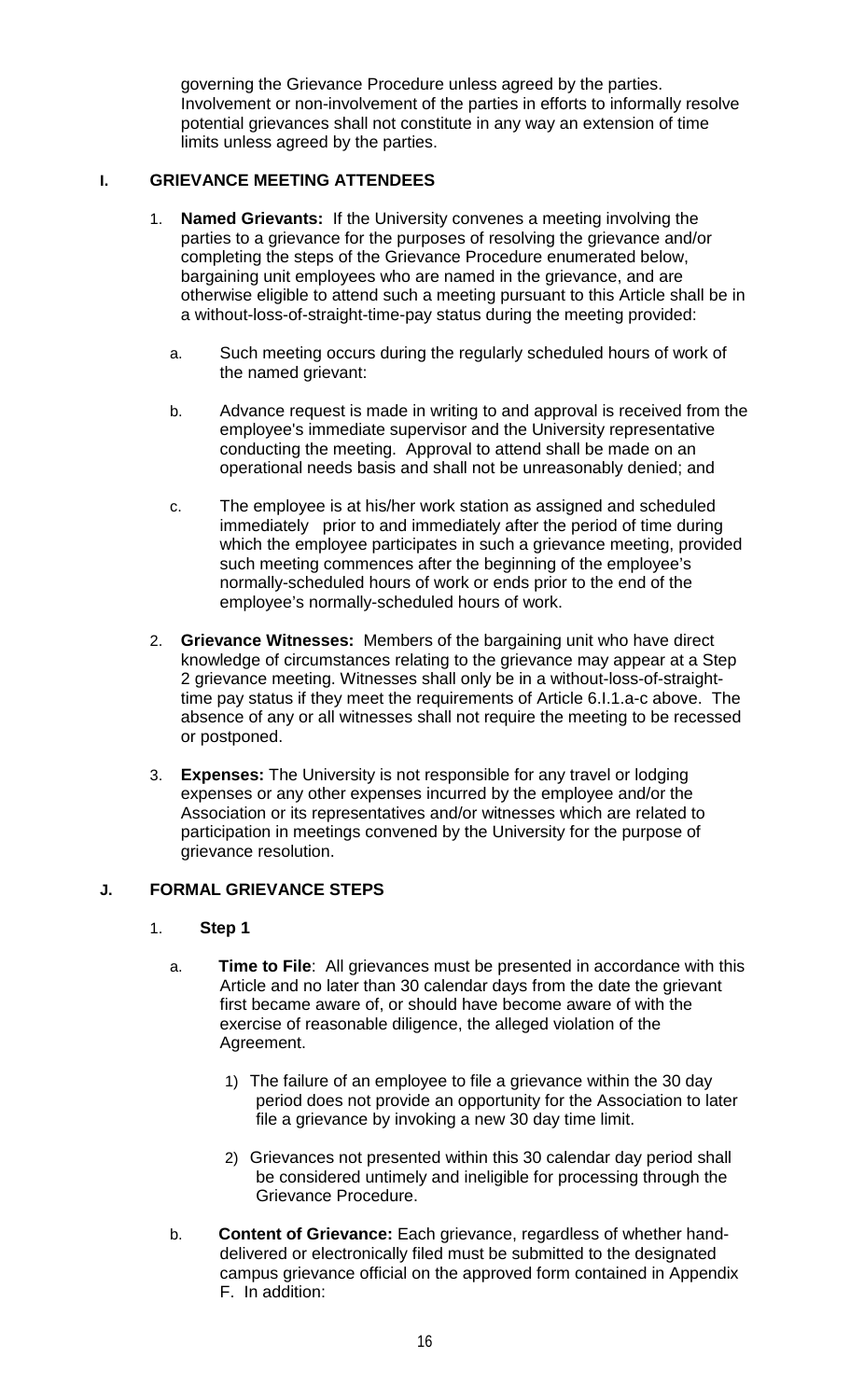- 1) Only one subject matter shall be covered in any one grievance.
- 2) A grievance shall contain a clear and concise statement of the grievance by indicating the issue involved, the specific relief sought, the date the incident or violation took place; the specific section or sections of the Agreement involved; and the grievance form must be signed and dated by the grievant(s) and/or the grievant's representative.
	- a) **Group Grievances:** Grievances which are group grievances must be so designated on the grievance form at Step 1, and all employees covered by the grievance must be identified on the grievance form at Step 1.
	- b) **Association Grievances:** Grievances which are Association grievances must be so designated on the grievance form at Step 1and contain sufficient information for the University to conduct research and investigate the grievance. All Association grievances shall be signed by the President of FUPOA or his/her designee.
- 3) The grievance shall contain an email address to which the grievance response will be emailed.
	- a) **Step 1 Review:** The immediate supervisor, or the University's designee, shall review the grievance and at his/her discretion, may meet with the grievant and/or the grievant's representative, if any, to discuss the grievance.
	- b) **Step 1 Response**: The University's written response will be issued to the grievant and the representative, if any, within 15 calendar days after the meeting is held or, if no meeting is held, 15 days after the formal grievance is filed. The written response will be emailed to the address on the grievance form with a copy simultaneously emailed to FUPOA at [grievance@fupoa.org.](mailto:grievance@fupoa.org)
	- c) **Step 1 Resolution**: Any resolution of the grievance at Step 1, although final, shall not be precedent setting.

## 2. **Step 2**

- a. **Filing:** If the grievance is not satisfactorily resolved at Step 1, the employee or the Association may proceed to Step 2 by filing an appeal to the designated campus official (labor relations representative). The written appeal must be received by the designated campus labor relations office within 15 calendar days of the date on which the written response to Step 1 was given or due.
- b. **Step 2 Meeting:** Within 15 calendar days of receipt of the Step 2 appeal, the designated campus labor relations official shall schedule and convene a meeting with the employee and the employee's representative, if any, to attempt to resolve the grievance. During this Step 2 meeting, both parties shall have an opportunity to discuss information and contentions relevant to the grievance.
- c. **Step 2 Response:** Within 15 calendar days following the Step 2 meeting, the designated campus/Laboratory official shall issue a written decision. This decision shall be emailed to the address on the grievance form with a copy simultaneously emailed to FUPOA at [grievance@fupoa.org.](mailto:grievance@fupoa.org)
- d. **Suspensions/Dismissals:** If a grievance which solely alleges that a suspension or dismissal was not for just cause is not satisfactorily resolved at Step 2, the Grievant may waive, at Grievant's sole option,